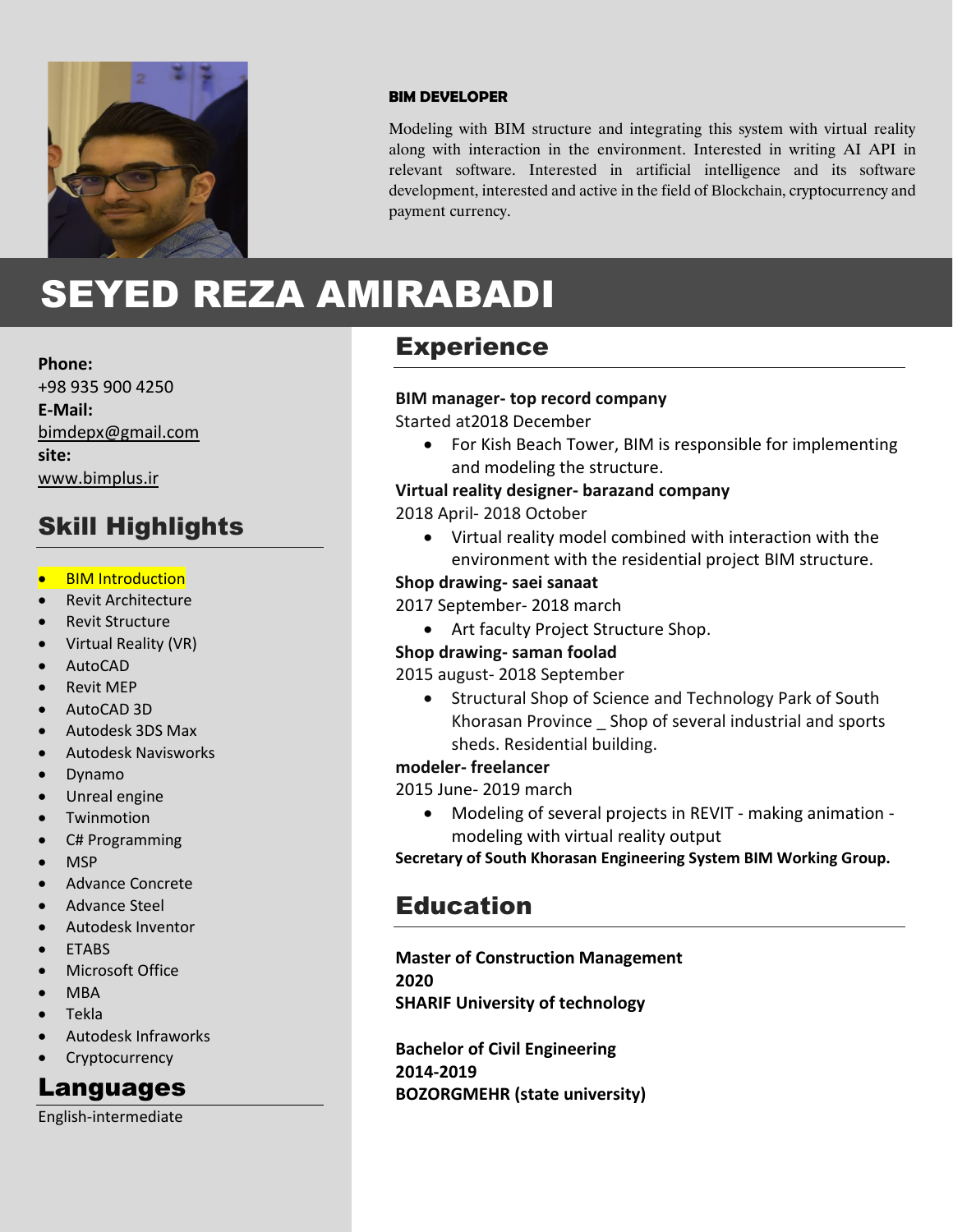## **Certifications**

- WISSEN- science archive confirmation certificate- Berlin 2019
- SCIENCE NORDIC CERTIFICATE- Horizan 2020
- MBA- Equal assurance institute- 2018 august
- Business Management-sajjad institute- 2016 December
- Advanced REVIT-fan amooz institute (Approved by the Ministry of Science)- 2015 April
- ETABS-fan amooz institute (Approved by the Ministry of Science)- 2015 April
- REVIT MAP-fan amooz institute (Approved by the Ministry of Science)- 2015 august
- Phase 2 in REVIT and AutoCAD- fan amooz institute (Approved by the Ministry of Science)- 2015 October
- Autodesk 3DS Max- fan amooz institute (Approved by the Ministry of Science)- 2015 September
- Auto cad 3d -- fan amooz institute (Approved by the Ministry of Science)- 2014 march
- AutoCAD- jihad institute- 2014 June
- LOYAL CERT-ICHME institute- 2018 November
- Blockchain -MPT Academy 2020 December
- EURO CERT-United Kingdom- 2017 march
- Import and Export Law-Chamber of Commerce- 2017 December



### Research

- 2017 Dubai International Conference Publisher-2016 December  **Thesis Title:** BIM is not just for building
- Publisher: Hamburg Germany International Conference- 2018 January **Thesis Title:** Structural construction in BMS, BIM
- Publisher: 5th Tehran International Congress, 2017 December **Thesis Title:** Sunlight analyze based on BIM
- Publisher: International Conference of Shahid Beheshti University of Tehran **Thesis Title:** Energy Optimization with Structure BIM, 2017 June
- Publisher: Russia and the East: the Interaction in Art, 2018 October **Thesis Title:** Effect of financial Management on architecture projects with BIM
- Civil engineering architecture and recreation of metropolises. Technical university of Munich. 2019 September

**Thesis Title:** Development of building information modelling.

• International congress on civil engineering, architecture and recreation of metropolises, technical university of Munich. 2018 October

**Thesis Title:** Financing liquidity and risking ok bank.